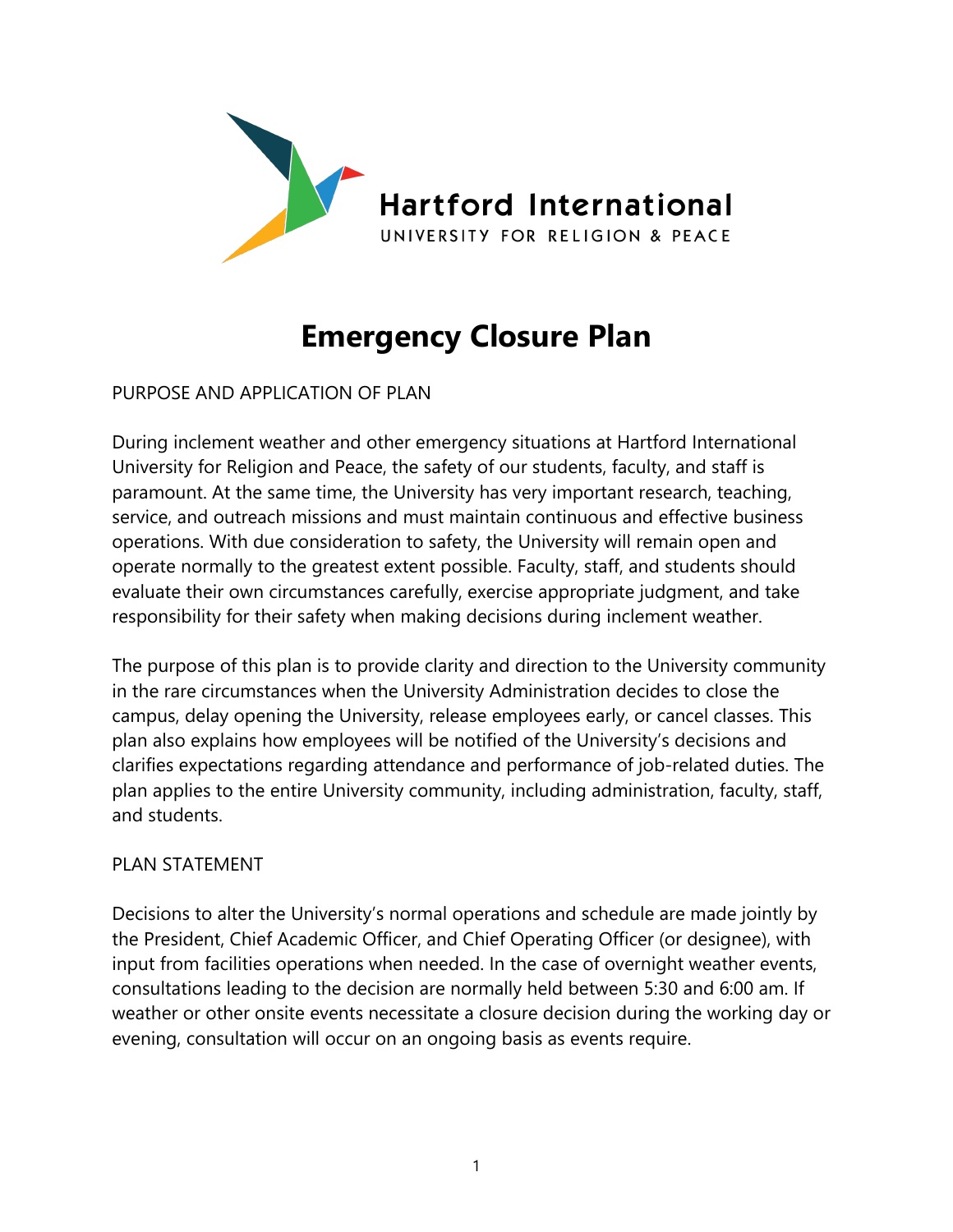When the University is open and operating normally, all employees are expected to make every effort commensurate with their personal safety to be at work. Also, a perceived lack of closure statement does not mean decision-makers 'forgot' to review the conditions; in many instances, a decision was made to operate as normal, and notice is not typically given for normal operating mode.

If an emergency occurs that may require an adjustment in work schedules for an individual area or building (such as a power outage or flood in a single building), employees should work from another location if possible.

#### **Notification**

The University will make announcements about closings or delayed openings as soon as possible, and usually no later than 6:30 am for employees, or no less than 2 hours before class start times. When conditions change rapidly or unexpectedly, however, the University may need to make or update decisions about classes and business operations on short notice.

The University website, hartfordinternational.edu, is the definitive source of information about the University's operating status. All announcements regarding changes to the University's operating schedule will be posted as soon as decisions are made and will display as a yellow or red banner across the top of the site.

In addition to the website, email and text messages may be issued regarding closings, cancellations, or delays. Details about the closure will also typically be recorded on the University's main phone line at 860-509-9500.

If an event is postponed or canceled, the University will make every effort to inform expected attendees using available contact information.

# Expectations for Employees

# **All Employees** (except essential staff)

Exempt employees are expected to plan for inclement weather, bringing work (and laptops, when available) home with them should inclement weather be forecast. If the University is not closed, employees may use their accrued and unused personal or vacation time should they decide to remain at home or leave early due to weather conditions. Non-Exempt employees are typically not paid for hours not worked due to University closures, late arrivals, or early dismissals due to inclement weather, but may